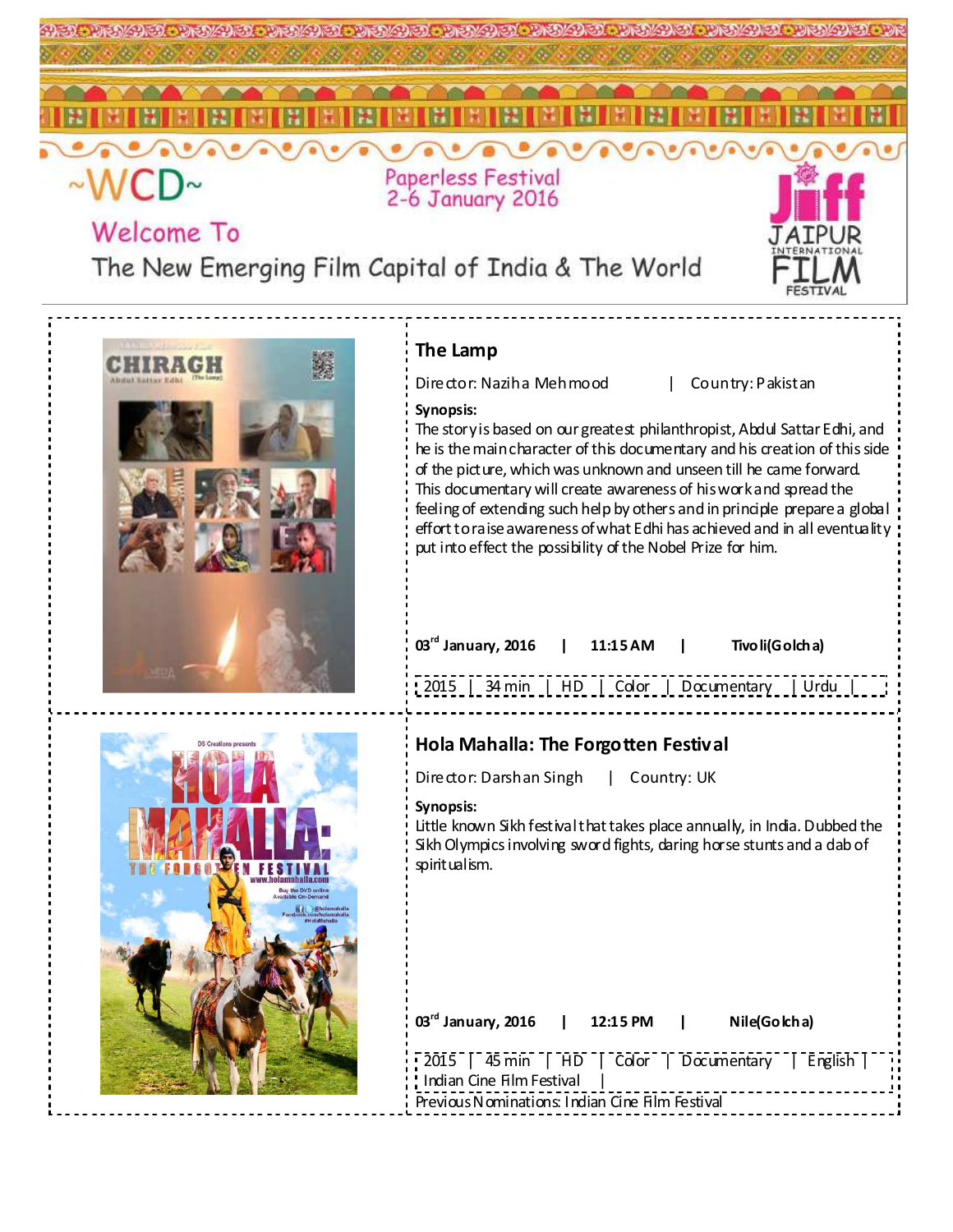| Smajl<br>Director: Philipp Majer<br>Country: Germany<br>Synopsis:<br>In 1970, Kosovar Albanian Ismajl »Smajl« Hoxhaj only came to Germany<br>to buy a tape recorder. But it is only now $-$ more than 40 years later $-$<br>that he left Germany to go back to Kosovo as a pensioner. In the<br>meantime, he has bought many tape recorders, started a family and, as<br>a political activist, fought passionately for the independence of Kosovo |
|---------------------------------------------------------------------------------------------------------------------------------------------------------------------------------------------------------------------------------------------------------------------------------------------------------------------------------------------------------------------------------------------------------------------------------------------------|
| far from his actual home. The documentary tells the story of Smajl. A<br>story of homesickness and home, of conflicts with his children and the<br>dream of a patriot. It is the story of a migrant worker in Germany.<br>04 <sup>th</sup> January, 2016<br>Man ipal University<br>11:00 AM<br>2015   45 min   DVD   Color   Documentary   German<br>Previous Nominations: Dokufest - International Documentary And Short                         |
| Film Festival<br>Gleichgewicht                                                                                                                                                                                                                                                                                                                                                                                                                    |
| Director: Bemhard Wenger<br>Country: Austria<br>Synopsis:<br>Denise, a 20-year-old girl, visits nearly every day the Viennese 'Prater'<br>amusement parktotake some rides with the electronic 'Tagada'<br>carousel because it helps her to get over her difficult past.                                                                                                                                                                           |
| 04 <sup>th</sup> January, 2016<br>11:45 AM<br>Man ipal University                                                                                                                                                                                                                                                                                                                                                                                 |
| DVD   Color   Documentary   German<br>2015   6 min<br>Previous Nominations: Shorts Film Festival Offenburg; Wegiel Film<br>Festival                                                                                                                                                                                                                                                                                                               |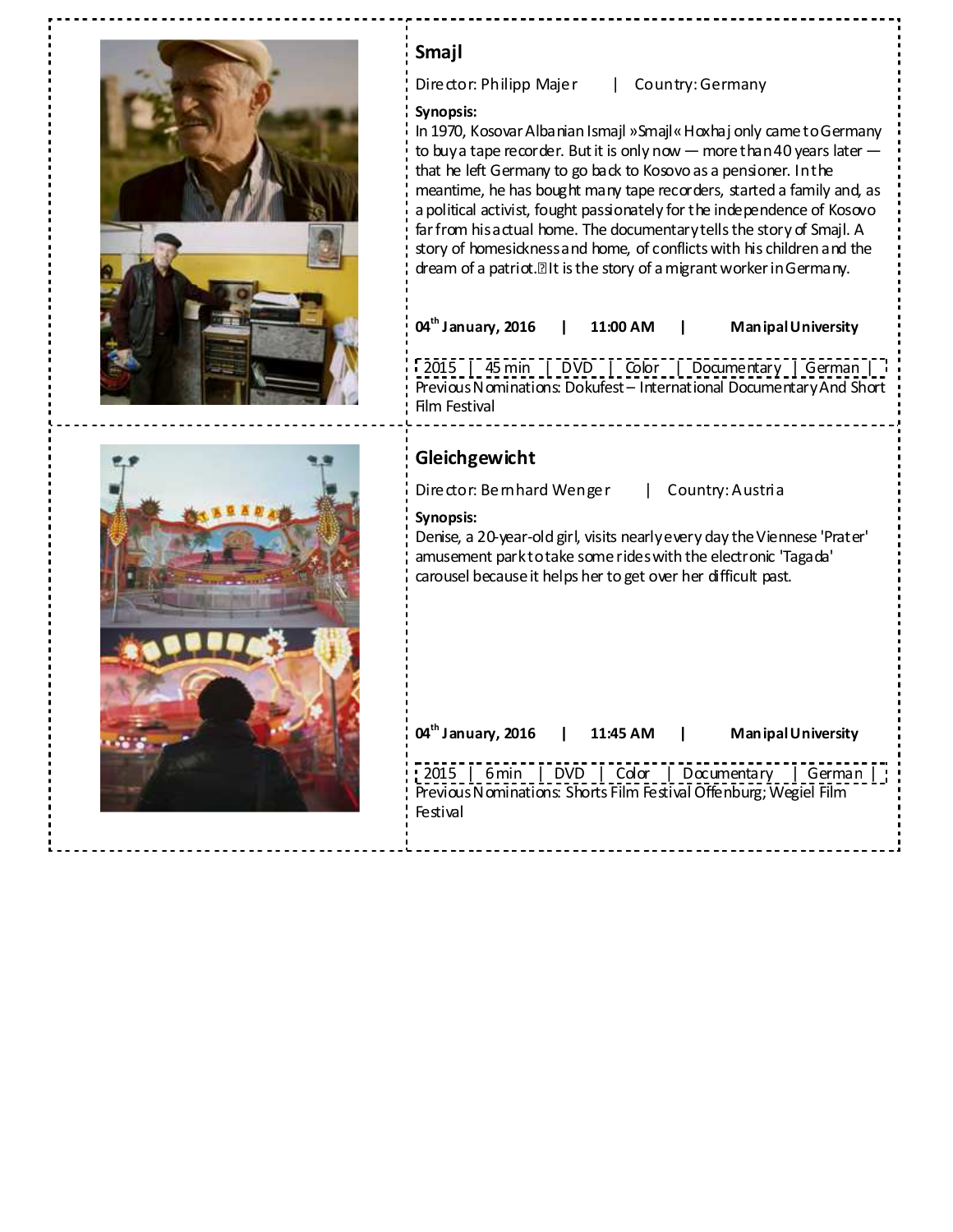



# **Khoh Ki Bo**

Director: Gautam Syiem & Dondor Lyngdoh | Country: India

### **Synopsis:**

Two old women from a remote village of Shella, Meghalaya, continue making the KHOH (basket) which is indigenous to their region. Their art is age old and has been passed down from generation to generation. But now they are the only ones weaving with no one to pass on the tradition to.

In the face of development and modernization: What challenges do old traditions confront? What can be done to keep these traditions alive or Will they just be part of a dying culture not necessarily forgotten but existing only in memories of a few?

| $04^{\text{th}}$ January, 2016 | 11:55 AM | Man ipal University |
|--------------------------------|----------|---------------------|
|--------------------------------|----------|---------------------|

 $\frac{1}{2}$  2014 | 41 min | DVD | Color | Documentary | English Previous Nominations: Woodpecker Film Festival; Kolkata International Film Festival

# **Santhara- A Challenge to Indian Secularism?**

Director: Shekhar Hattangadi | Country: India

### **Synopsis:**

The documentary film "Santhara" looks at the tensions that arise and the sparks that fly in such a situation by focusing on the spiritual, ethical, medicolegal and sociological aspects of the controversial Jain practice of Santhara in which a person gives up food and drink after taking a vow of abstinence, resulting in death by starvation. The film also depicts the last moments of a Jain sadhvi who adopted Santhara.

| 05 <sup>th</sup> January, 2016                                                                                                             | 06:30 PM | Tivoli(Golcha) |  |
|--------------------------------------------------------------------------------------------------------------------------------------------|----------|----------------|--|
| 2015   27 min   HD   Color   Documentary   English  <br>Previous Nominations: Bangalore Shorts Film Festival; Indian Cine Film<br>Festival |          |                |  |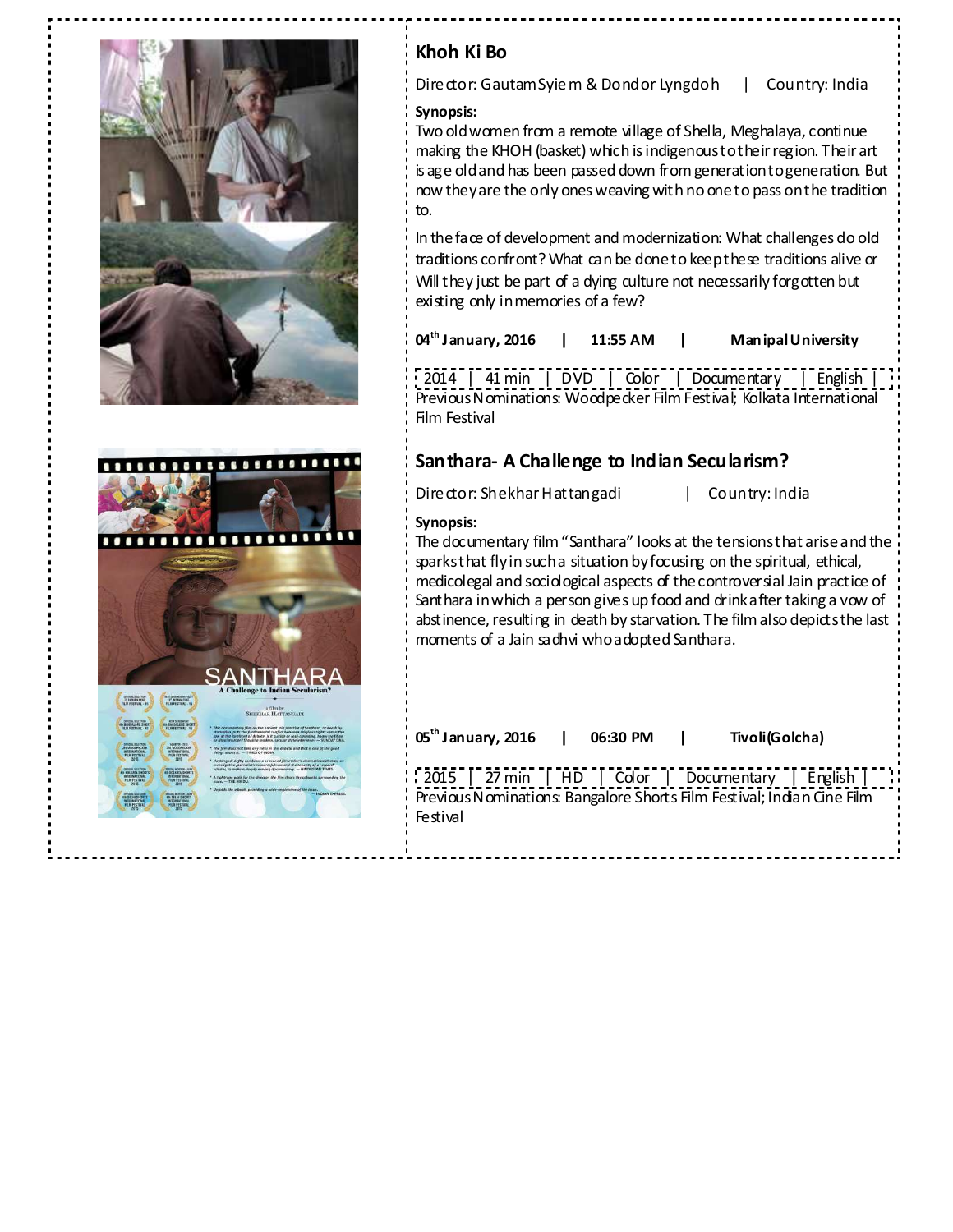

--*----------*

| Cast In India                                                                                                                                                                                                                                                                                                                                                                                                                                                                                                                                                                                                                                                                                                                                                                                                                  |
|--------------------------------------------------------------------------------------------------------------------------------------------------------------------------------------------------------------------------------------------------------------------------------------------------------------------------------------------------------------------------------------------------------------------------------------------------------------------------------------------------------------------------------------------------------------------------------------------------------------------------------------------------------------------------------------------------------------------------------------------------------------------------------------------------------------------------------|
| Director: Natasha Raheja<br>Country: India<br>$\mathbf{L}$                                                                                                                                                                                                                                                                                                                                                                                                                                                                                                                                                                                                                                                                                                                                                                     |
| Synopsis:<br>Iconic and ubiquitous, thousands of manhole covers dot the streets of<br>New York City. Enlivening the everyday objects around us, this<br>short film is a glimpse of the working lives of the men behind the<br>manhole covers in New York City.                                                                                                                                                                                                                                                                                                                                                                                                                                                                                                                                                                 |
| 05 <sup>th</sup> January, 2016<br>Nile(Golcha)<br>08:00 PM                                                                                                                                                                                                                                                                                                                                                                                                                                                                                                                                                                                                                                                                                                                                                                     |
| [2014   26 min   DVD   Color   Documentary   English    <br>Previous Nominations: Margaret Mead Film Festival; Dallas International<br>Film Festival                                                                                                                                                                                                                                                                                                                                                                                                                                                                                                                                                                                                                                                                           |
| <b>Khwahish</b>                                                                                                                                                                                                                                                                                                                                                                                                                                                                                                                                                                                                                                                                                                                                                                                                                |
| Director: Shruti Anindita Varma<br>Country: India<br>L                                                                                                                                                                                                                                                                                                                                                                                                                                                                                                                                                                                                                                                                                                                                                                         |
| Synopsis:<br>Priya had completed her twelfth when a marriage proposal of a Jawaan<br>from the Indian Army came. Priya was not keen on marrying. She came<br>from a humble background where her father would sell milk to ensure all<br>the kids got education. Priya agreed to marry on one condition that she<br>would be allowed to pursue her education. Amit agreed and theygot<br>married. After a year Priya delivered Khawaish. After two years Amit was<br>asked to report to Arunachal for an anti insurgency operation and it was<br>during this operation that Naik Amit was killed. The news shattered Priya<br>but exactly after three months of becoming a widow she decided to<br>redesign her life and did the impossible. LT. Priya Semwal is the first<br>widow of a humble Jawaanto become an Army Officer. |
| 05 <sup>th</sup> January, 2016<br>11:30 AM  <br>Man ipal University                                                                                                                                                                                                                                                                                                                                                                                                                                                                                                                                                                                                                                                                                                                                                            |
|                                                                                                                                                                                                                                                                                                                                                                                                                                                                                                                                                                                                                                                                                                                                                                                                                                |
| <b>Backstage of Tradition</b>                                                                                                                                                                                                                                                                                                                                                                                                                                                                                                                                                                                                                                                                                                                                                                                                  |
| Director: Sarah Yona Zweig   Country: Israel                                                                                                                                                                                                                                                                                                                                                                                                                                                                                                                                                                                                                                                                                                                                                                                   |
| Synopsis:<br>In the temple, Sreehari encounters "Kūl?iyā ???am" as a visual sacrifice to<br>the gods, as a ritual which only those of the actors' caste are allowed to<br>perform there. At home, we see him with his parents, both distinguished<br>"Kūl?iyal???am" performers. Backstage, in the secular the ater constructed<br>by his parents outside the temple walls, Sreehari witnesses the paradox<br>of tradition- in order to keep a tradition alive, one hastochange it.<br>The Backstage of Tradition is a story a bout the transformations on and of<br>the stage transferred into a secular world. It is a story about the ultimate<br>stage-the human face and its transformations.                                                                                                                             |
|                                                                                                                                                                                                                                                                                                                                                                                                                                                                                                                                                                                                                                                                                                                                                                                                                                |

2014 | 45 min | HD | Color | Documentary | English | Previous Nominations: Golden Orchid International Animation Film Festival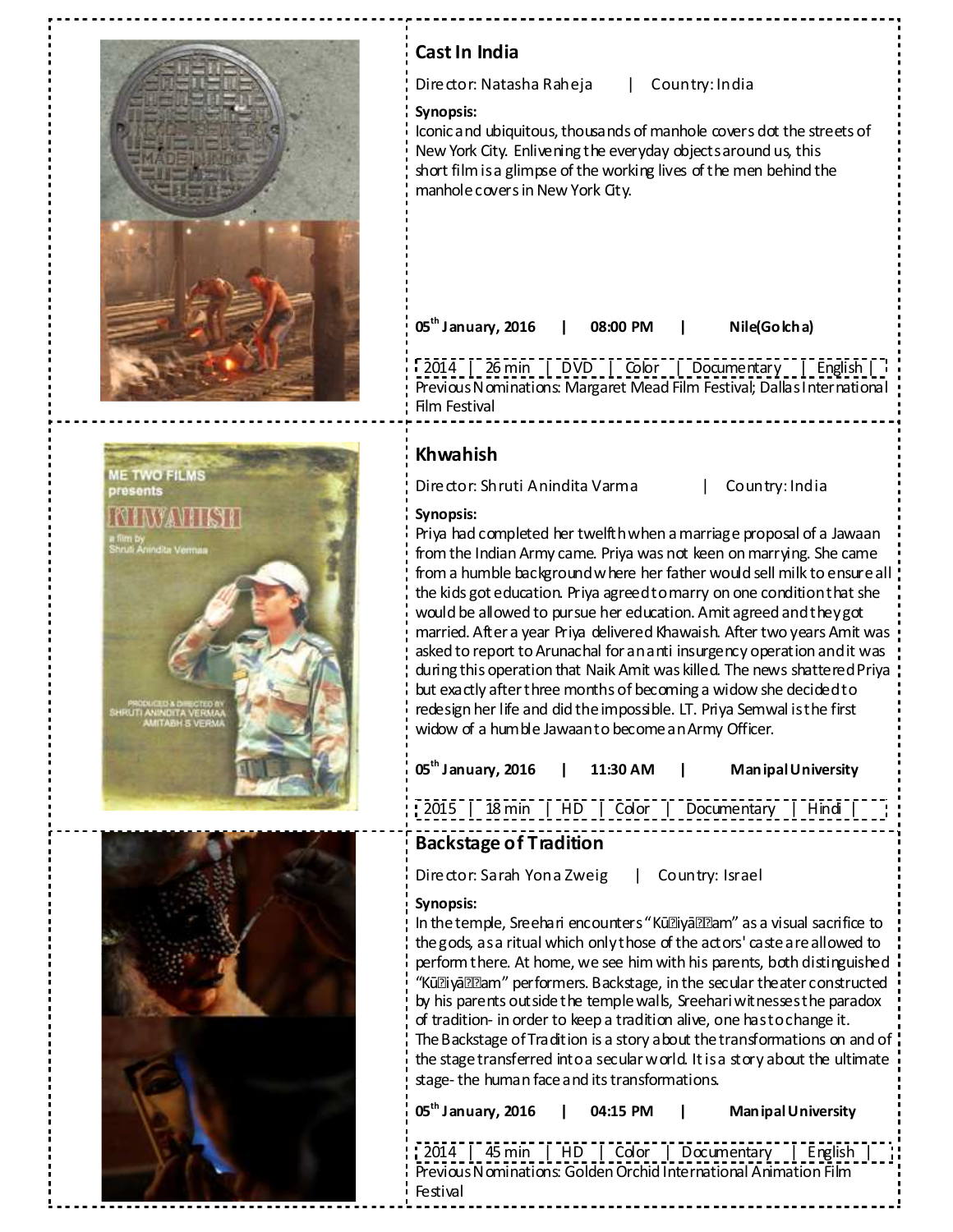

# **Ice Stupa- The Artificial Glacier in Ladakh**

Director: Ankiit Sethi | Country: India

# **Synopsis:**

This 30 minute documentary shot in the icy winters of Ladakh, which is nested in northern India, delicately captures the scenic beauty and the harsh challenges of nature, where local innovators are making indigenous breakthroughs to improve their conditions. Ladakh is considered a high-altitude desert because of the mountains that stand in the way of the rain bearing clouds and water supply runs out by the end of winter. Cut off from the urban lifestyle, the people here have lived in harmony with nature for hundreds of years …. And instead of changing the environment to suit their needs, they have adapted to it, with grace and humility.

|  |  | 06 <sup>th</sup> January, 2016   03:00 PM   Tivoli(Golcha) |  |
|--|--|------------------------------------------------------------|--|
|  |  | [2015   28 min   HD   Color   Documentary   English        |  |

# **Chekov's Everyman**

Director: Amir Cohn | Country: Israel

### **Synopsis:**

Chekov's Everyman presents the viewer with the story of Albert Cohen, a lively 83 year old Bulgarian-Israeli actor struggling to stage the last play of his life. After an illustrious career performing over 90 plays a month, Albert finds himself without any role to perform. Utilizing the little means he has, Albert decides to pursue his dream by translating and staging the play 'Chekovs Everymen' in his apartment. Albert's home and professional life collide as the play comes to life. The viewer peeks into the world of the grumpy antihero who lives off the momentum of his creation.

**06th January, 2016 | 03:30 PM | Tivoli(Golcha)** 

2015 | 28 min | HD | Color | Documentary | Hebrew | Previous Nominations: Montreal World Film Festival; St. Louis International Film Festival

## **A Bohemian Musician**

Director: Rochak Sahu | Country: India

### **Synopsis:**

Documentary about a street bohemian musician and his wife. How they struggle in their life. How the journey of musician starts from road to Bollywood studio and in last again on road. They show many bad days but didn't beg anything from anyone.

| 06 <sup>th</sup> January, 2016   12:40 PM |  | Nile(Go kha)                                      |  |
|-------------------------------------------|--|---------------------------------------------------|--|
|                                           |  | [2014] [13 min   HD   Color   Documentary   Hindi |  |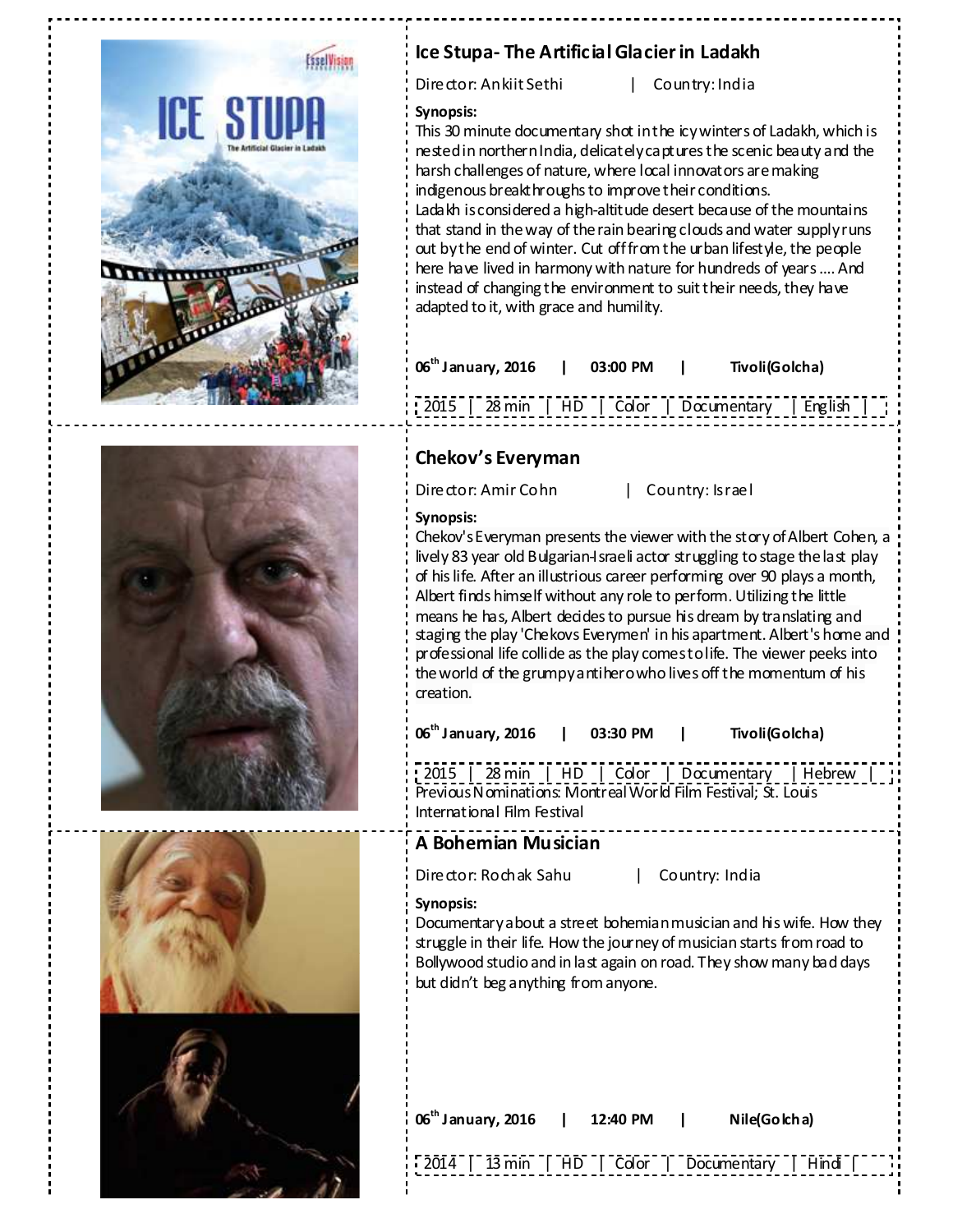

PARIVARTAN is an interactive mode of documentary. The film traces the life of 10th pass, Dnyaneshwar Bodke, a farmer belonging to Pune, Maharashtra in the backdrop of growing incidents of debt ridden farmers and scepticism of the society at large towards agriculture as a profession. Mr. Bodke himself having faced severe hardships related to farming has used knowledge, innovation and foresight to the advantage of his own family and hundreds of other farmers from various regions.

| $\frac{1}{2}$ 06 <sup>th</sup> January, 2016   02:50 PM   Press Club |  |  |  |
|----------------------------------------------------------------------|--|--|--|
| $\frac{1}{2014}$   11 min   HD   Color   Documentary   Hindi         |  |  |  |

This documentary shows the evolution of earth. How plants & population grows. It also the effect of our population on environment &

| 06 <sup>th</sup> January, 2016   03:00 PM   Press Club           |  |  |  |
|------------------------------------------------------------------|--|--|--|
| $\lceil 2014 \rceil$ 10 min   HD   Color   Documentary   English |  |  |  |

Previous Nominations: Ankur Film Festival- Nashik

# **Chitra Vichitra- A Journey from Moksha to Maya**

Director: Hridaynath Gharekhan | Country: India

Village Gunbhakhari near Khedbrahma in Gujarat is a very quiet and somber place round the year. But come Phalgun, and this place reverberates with echoes of joy and sorrow; of life and death. For tribal people this is the place, which commands tremendous respects having divine powers. So the custom was evolved in tribal that whoever passed away in this life, their ashes should be immersed here so that they transit to new life faster. Here the journey of life begins towards the final destination of Death and both are celebrated.

| $\frac{1}{2}$ 06 <sup>th</sup> January, 2016 | 02:25 PM l | Man ipal University                                 |  |
|----------------------------------------------|------------|-----------------------------------------------------|--|
|                                              |            | : 2015   17 min   DVD   Color   Documentary   Hindi |  |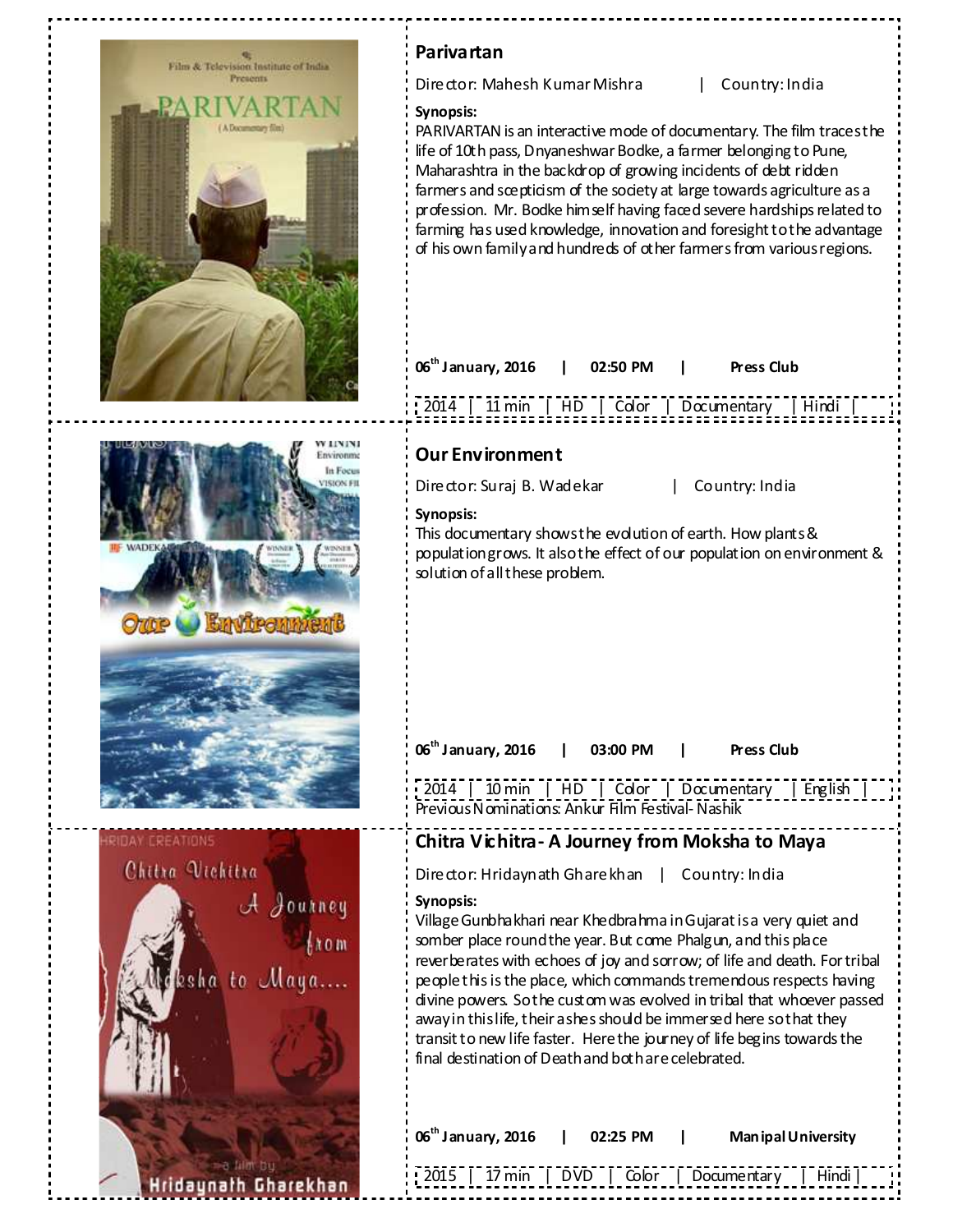

# **The Ratu River Expedition**

Director: Isaac Kerlow | Country: Nepal

### **Synopsis:**

A 25-min documentary about earthquakes in Nepal, featuring interviews with scientists and villagers, easy-to-understand animation, and new scientific discoveries that can help to minimize casualties from future seismic activity. A production of the Earth Observatory of Singapore in collaboration with the National Seismological Center of Nepal.

| $\frac{1}{2}$ 06 <sup>th</sup> January, 2016 | 02:40 PM                    | Man ipal University |  |
|----------------------------------------------|-----------------------------|---------------------|--|
| $\therefore$ 2015                            | 26 min   DVD   Color   Docu | English<br>$\sim 1$ |  |

#### **Note:**

#### **Venue Address:**

**Tivoli and Nile (Golcha Cinema):** Golcha Cinema, Opp. Ram Niwas Garden, New Gate, Chaura Rasta, Jaipur, Rajasthan 302004

Press Club: Pink City Press Club, Narayan Singh Circle Bus Stand, Tri Murti Circle, Rambagh, Jaipur, Rajasthan 302004

**Rajasthan Prod Sikshan Samiti**: Rajasthan Prod Sikshan Samiti, Opp. Anti-Corruption Bureau, Jhalana Institutional Area, Jhalana Doongri, Jaipur, Rajasthan 302004

**Manipal University:** Manipal University Jaipur, Jaipur-Ajmer Express Highway, Dehmi Kalan, Near GVK Toll Plaza, Jaipur, Rajasthan 303007

**B.I.T. Campus:** Birla Institute of Technology, 27, Malviya Nagar Industrial Area, Malviya Nagar, Jaipur, Rajasthan 302017